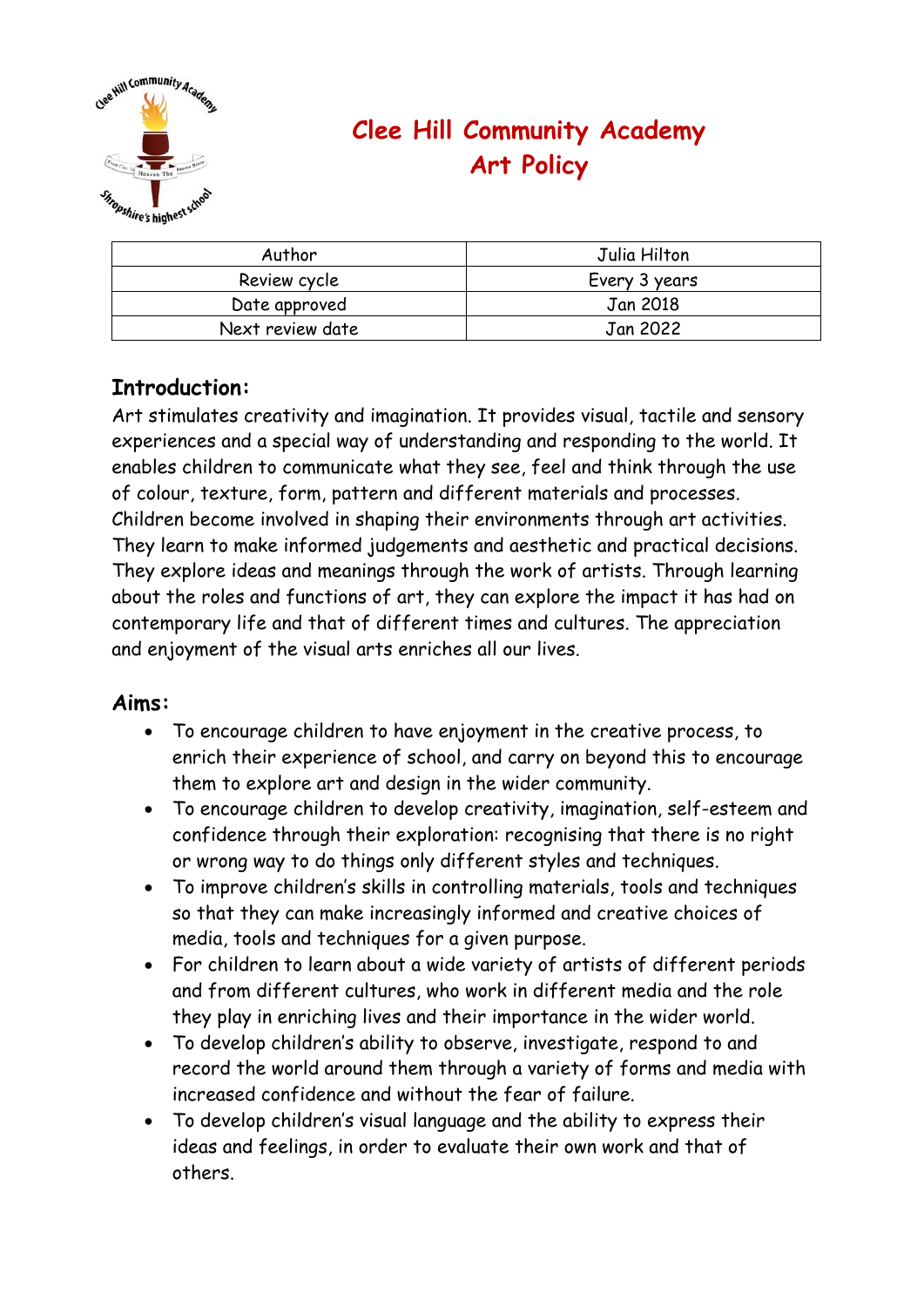• To learn about great artists and craft makers and understand the historical and cultural development of their art forms.

# **Art Teaching at Clee Hill Community Academy**

The children undertake a balanced programme that takes account of abilities, aptitudes and physical, emotional and intellectual development. Through Art, the children learn a range of skills, concepts, attitudes, techniques and methods of working.

We ensure that children have the opportunity to investigate, explore and develop ideas as well as evaluate, revisit and improve their work. We do this best, through a combination of whole class teaching and individual/group activities.

We often make cross-curricular links and teach according to topics and the children's interests, therefore the artists studied may vary. Skills and techniques are specifically taught and demonstrated to the children in a direct way and teachers draw attention to good examples of individual performance as models for other children. The children are encouraged to evaluate their own ideas and methods, as well as evaluate the work of others, including artists, and say what they think and feel about them. We give children the opportunity to work both individually and in collaboration with others; working on various scales. The children also have opportunities to use a wide range of materials, tools and techniques, including ICT.

Inclusive practice in Art should enable all children to achieve their best possible standard; whatever their ability and irrespective of gender, ethnic, social or cultural background, home language or any other aspect that could affect their participation in or progress in their learning.

### **Independence**

- Pupils will be involved in selecting resources and setting up equipment
- They should be encouraged to make decisions for themselves e.g. deciding when to change their water when painting and doing so independently, tidying up and taking responsibility for returning resources

(All of the above are with adult supervision as necessary)

## **Modelling, and developing techniques**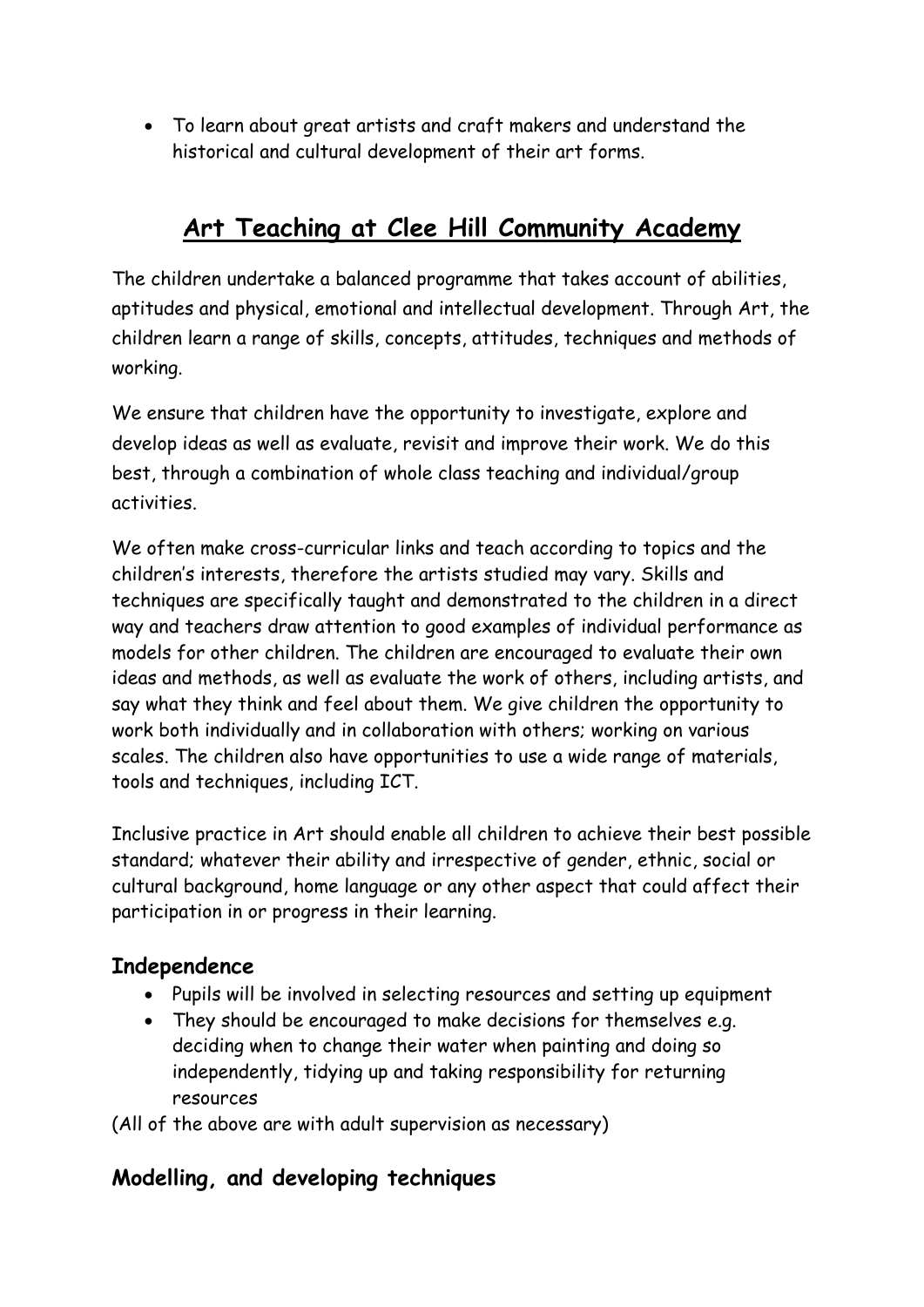- Adult/ peer demonstration and support should take place alongside the pupil's work i.e. no-one else should alter or add to a child's piece of artwork thereby showing that the child's own work is valued
- Sketch books may be used to record pupils' observations and they should use them to review and revisit ideas
- Pupils will be given opportunities to practise and apply techniques, including drawing, painting and sculpture with a range of materials

### **Evaluation**

- Opportunities will be provided for pupils to reflect on their own and others' artwork in a way which builds self-esteem and confidence as well as offering constructive criticism e.g. through using 2 stars and a wish
- Pupils will be encouraged to express their opinions about their own art and the work of great artists, giving reasons and using the language of art, craft and design

## **Art and the Curriculum**

### **Early Years Foundation Stage (EYFS):**

Early Learning Goal – Children should achieve this goal by the end of the Foundation stage before they enter Year 1.

• They safely use and explore a variety of materials, tools and techniques, experimenting with colour, design, texture, form and function.

During the Early Years, in order to achieve this goal, young children will be given the opportunity to explore colour, texture, shape and form in two and three dimensions. The children will have access to a wide range of constructions, collage, painting and drawing activities, using appropriate tools and art materials. In order to tap their artistic potential, the children will be encouraged to develop their own creative ideas. This is developed through both adult led and child initiated (with adults facilitating as necessary) activities.

**Key Stage 1:**

.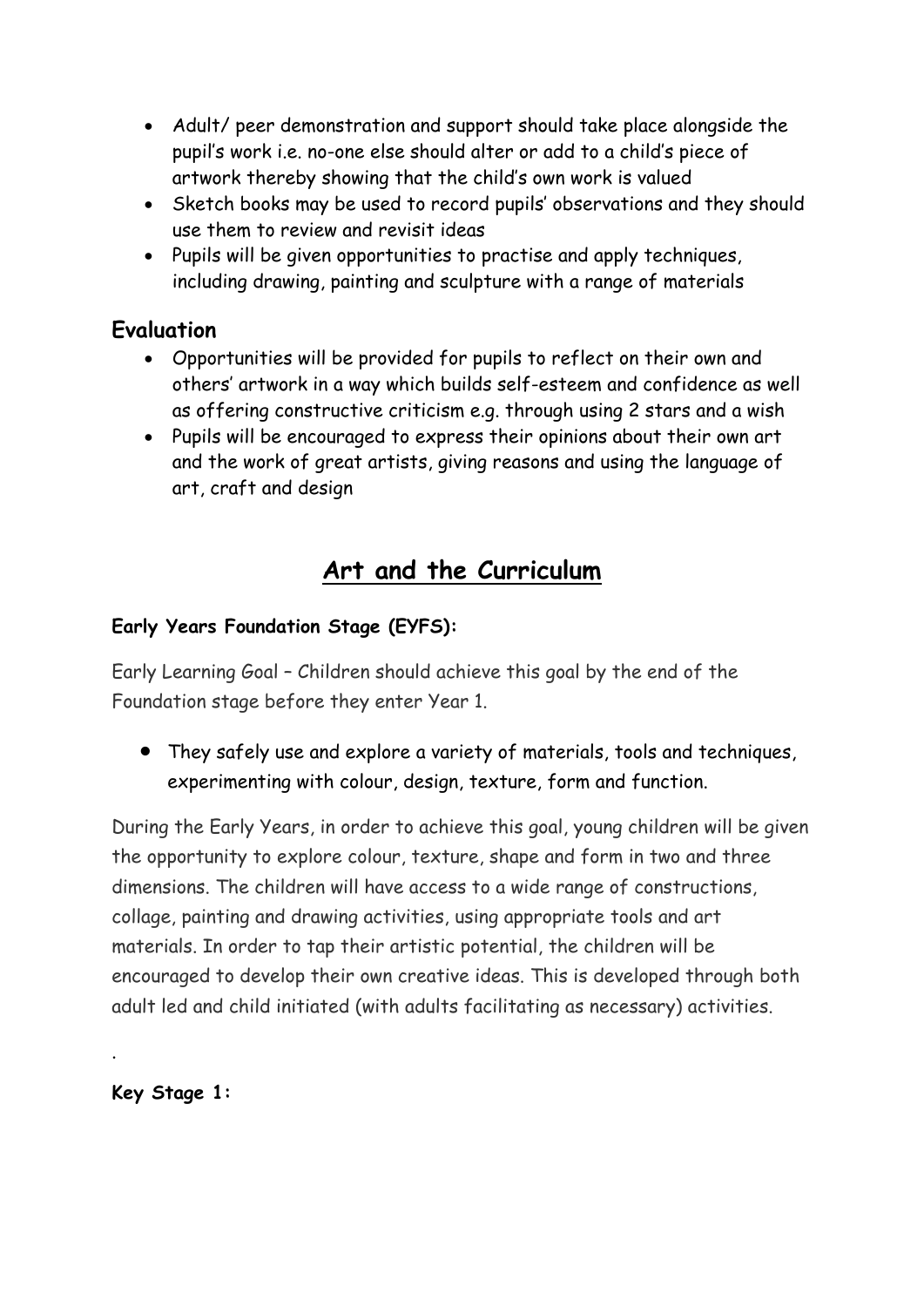During Key Stage 1, Art is about expanding children's creativity and imagination through providing art activities relating to the children's own identity and experiences.

Pupils should be taught:

- to use drawing, painting and sculpture to develop and share their ideas, experiences and imagination
- to develop a wide range of art techniques in using colour, pattern, texture, line, shape, form and space
- about the work of a range of artists and craft makers describing the differences and similarities between different practices and disciplines, and making links to their own work

#### **Key Stage 2:**

During Key Stage 2, Art is about fostering children's creativity and imagination by building on their knowledge, skills and understanding of materials and processes, through providing more complex activities. Children's experiences help them to understand the diverse roles and functions of Art in the world around them.

Pupils should be taught to develop their techniques, including their control and their use of materials, with creativity, experimentation and an increasing awareness of different kinds of art, craft and design.

Pupils should be taught:

- To create sketch books to record their observations and use them to review and revisit ideas.
- To improve their mastery of art and design techniques, including drawing, painting and sculpture with a range of materials [for example, pencil, charcoal, paint, clay]
- About great artists, architects and designers in history
- To improve their mastery of art and design techniques, including drawing, painting and sculpture with a range of materials [for example, pencil, charcoal, paint, clay]
- About great artists, architects and designers in history

| Cycle   | Autumn                | <b>Spring</b> | Summer  |
|---------|-----------------------|---------------|---------|
| Class 1 | Painting and Printing | Textiles      | Drawing |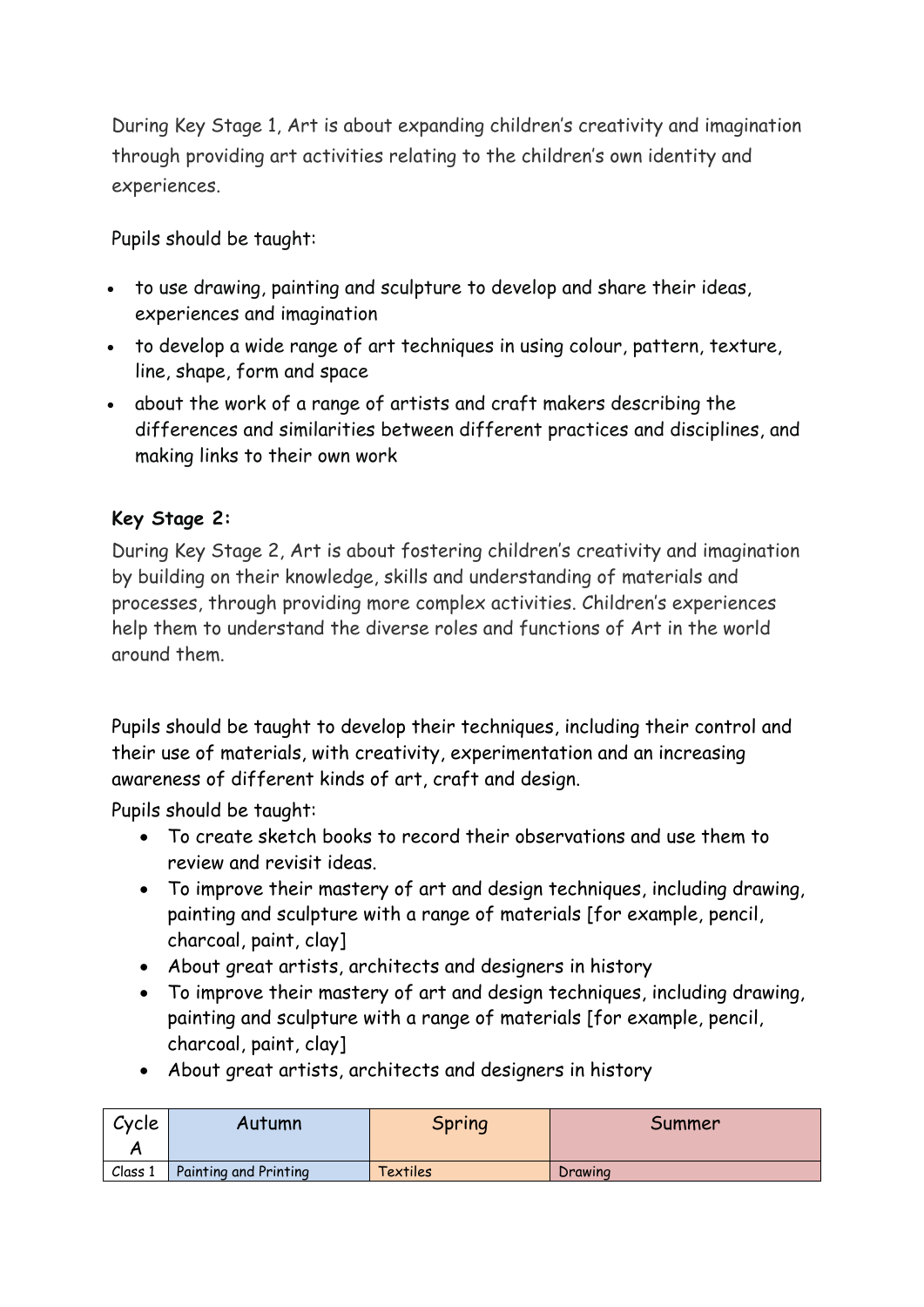|                    | Farm animals<br>Food<br>Portraits                                                                                                                                                                                                                                 | Patchwork quilt<br>$\bullet$<br>Collage                                                                                                                                                                                                                                                                                                                             | Cars and vehicles<br>$\bullet$<br>Playground equipment                                                                                                                        |
|--------------------|-------------------------------------------------------------------------------------------------------------------------------------------------------------------------------------------------------------------------------------------------------------------|---------------------------------------------------------------------------------------------------------------------------------------------------------------------------------------------------------------------------------------------------------------------------------------------------------------------------------------------------------------------|-------------------------------------------------------------------------------------------------------------------------------------------------------------------------------|
| Class <sub>2</sub> | Sketching/Painting/Printing<br>Food<br>Still life<br>Famous artist<br>Seurat - pointillism                                                                                                                                                                        | Pattern and Texture<br>Collage<br>$\bullet$<br><b>Brick and tile</b><br>printing<br>Clay<br>$\bullet$<br>Press printing                                                                                                                                                                                                                                             | Landscapes and Seascapes<br>Foregrounds/backgrounds<br>Watercolours<br>Van Gogh/Hockney/Brody                                                                                 |
| Class 3            | Stone Age to Iron Age<br>Artists in history<br>Cave painting                                                                                                                                                                                                      | <b>Rivers</b><br>Sketching / oil<br>$\bullet$<br>pastels / water<br>colours<br>John Constable<br>Monet                                                                                                                                                                                                                                                              | Romans<br>Mosaics<br>$\bullet$<br>Collage of a Roman soldier                                                                                                                  |
| Class 4            | Victorians<br>Portraits - watercolour<br>miniatures, black and white<br>photo portraits, Penny Black<br>stamps.<br>Still-life- own compositions<br>using own objects and<br>comparing with Victorian<br>artefacts.<br>Landscapes - including work<br>by Van Gogh. | Journeys<br>Linking to our work<br>about space exploration,<br>we look at work by the<br>artist Paul Klee and<br>produce our own work in<br>his style. We look at in<br>particular, his use of<br>space and colour and how<br>he 'takes a line for a<br>walk' when creating some<br>pictures. We discuss<br>and evaluate our work<br>before making<br>improvements. | 3D objects<br>3 D models of plants-linked<br>to work in science<br>Collage<br>Giant 3D models of insects                                                                      |
| Class <sub>5</sub> | We will study pop art<br>designs and create our own<br>self-portraits in the style<br>of Andy Warhol.                                                                                                                                                             | We will study the work<br>of Henry Rousseau and in<br>particular his tiger<br>picture. We will look at<br>some rainforest animals<br>and use tracing paper to<br>re-create the pictures<br>using different media.                                                                                                                                                   | We will experiment with sketching<br>pencils to create our own 'Twister<br>picture'.<br>We will use papier mache to create<br>our own volcanoes to then explode lava<br>from. |

| Cycle   | Autumn                                                                                                            | Spring                                                        | Summer                                                                                                                             |
|---------|-------------------------------------------------------------------------------------------------------------------|---------------------------------------------------------------|------------------------------------------------------------------------------------------------------------------------------------|
| B       |                                                                                                                   |                                                               |                                                                                                                                    |
| Class 1 | 3D Art and Painting<br>Modelling<br>$\bullet$<br>Clay<br>$\bullet$<br>Portraits<br>$\bullet$                      | 3D Art and Painting<br>Animals<br>Big art<br>$\bullet$        | Collage<br>Seaside - sand/shells<br>Undersea creatures                                                                             |
| Class 2 | Sketching<br>Portraits<br>Famous artist -<br>$\bullet$<br>Paul Clee/Pablo<br>Picasso<br>Abstract art<br>$\bullet$ | <b>Pattern and Texture</b><br>3D work<br>Weaving<br>$\bullet$ | Pattern and Printing<br><b>William Morris</b><br>Sketching plants and<br>$\bullet$<br>animals<br>Watercolours<br>The Great Fire of |